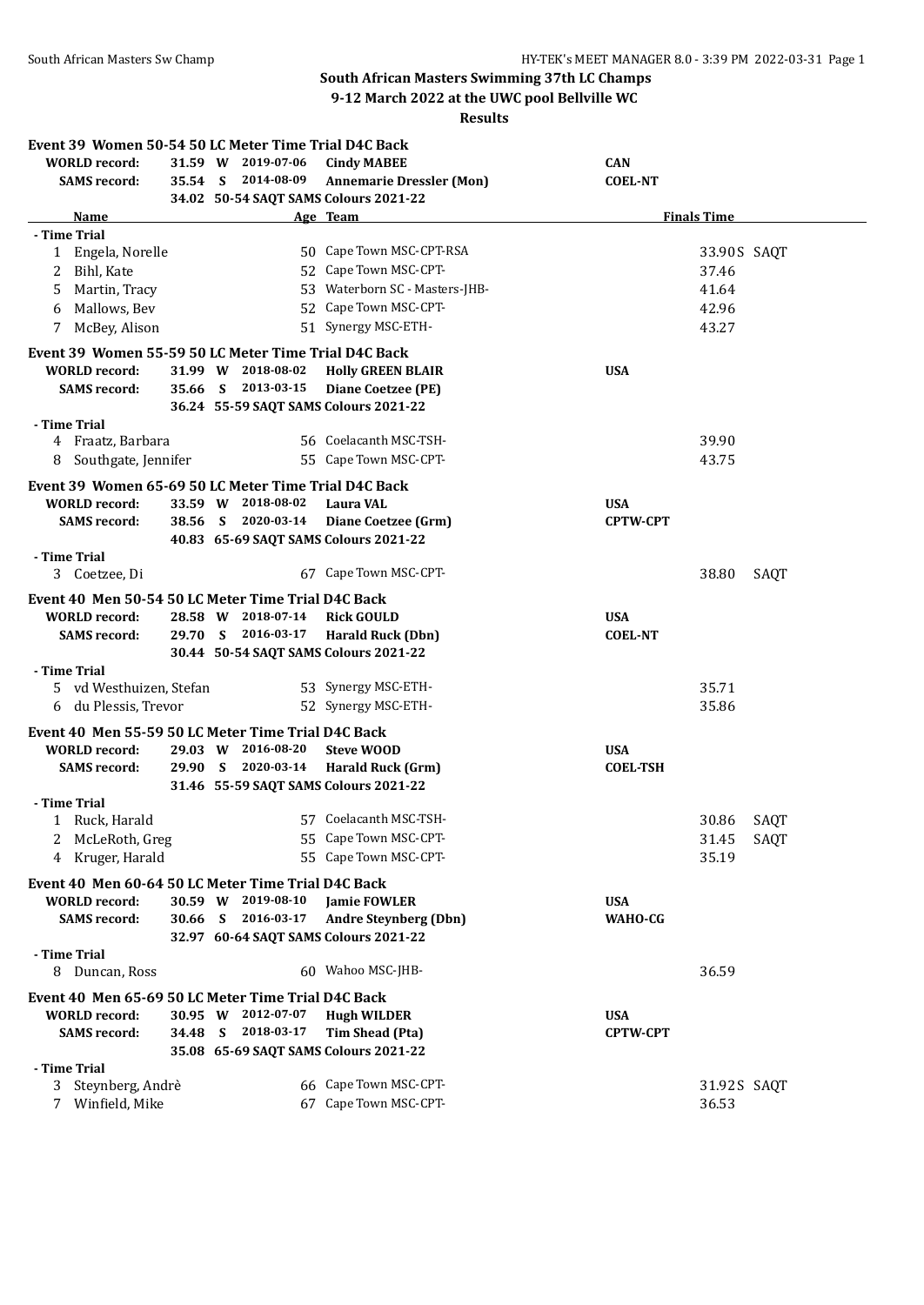## **South African Masters Swimming 37th LC Champs**

**9-12 March 2022 at the UWC pool Bellville WC**

### **Results**

| Event 41 Women 25-29 50 LC Meter Time Trial D4C Back |         |                     |                                       |                 |              |
|------------------------------------------------------|---------|---------------------|---------------------------------------|-----------------|--------------|
| <b>WORLD</b> record:                                 |         | 28.39 W 2018-08-02  | Emi MORONUKI                          | <b>USA</b>      |              |
| <b>SAMS</b> record:                                  |         | 31.31 S 2018-03-17  | Lehesta Kemp (Pta)                    | <b>WATR-JHB</b> |              |
|                                                      |         |                     | 31.37 25-29 SAQT SAMS Colours 2021-22 |                 |              |
| - Time Trial                                         |         |                     |                                       |                 |              |
| 1 Kupfer, Kristy                                     |         |                     | 25 Wahoo MSC-JHB-                     |                 | 31.61        |
| 4 Gillis, Nicole                                     |         |                     | 27 Wahoo MSC-JHB-                     |                 | 35.63        |
| Event 41 Women 35-39 50 LC Meter Time Trial D4C Back |         |                     |                                       |                 |              |
| <b>WORLD</b> record:                                 |         | 28.63 W 2016-08-18  | Noriko INADA                          | <b>USA</b>      |              |
|                                                      | 31.58 S | 2006-08-10          |                                       |                 |              |
| <b>SAMS</b> record:                                  |         |                     | <b>Marianne Kriel (San)</b>           |                 |              |
| - Time Trial                                         |         |                     | 32.56 35-39 SAQT SAMS Colours 2021-22 |                 |              |
| 2 Strydom, Cyndi                                     |         |                     | 35 Wahoo MSC-JHB-                     |                 | 32.73        |
|                                                      |         |                     | 37 Cape Town MSC-CPT-                 |                 |              |
| 5 Smith, Mariè                                       |         |                     |                                       |                 | 36.03        |
| Wolmarans, Lezandre<br>7                             |         |                     | 35 Cape Town MSC-CPT-                 |                 | 36.91        |
| Event 41 Women 40-44 50 LC Meter Time Trial D4C Back |         |                     |                                       |                 |              |
| <b>WORLD</b> record:                                 |         | 29.62 W 2018-08-02  | Noriko INADA                          | <b>USA</b>      |              |
| <b>SAMS</b> record:                                  |         | 31.99 S 6-2004      | <b>Bev McCarney (Ric)</b>             |                 |              |
|                                                      |         |                     | 33.08 40-44 SAQT SAMS Colours 2021-22 |                 |              |
| - Time Trial                                         |         |                     |                                       |                 |              |
| 8 King, Simone                                       |         |                     | 42 Cape Town MSC-CPT-                 |                 | 37.68        |
| Event 41 Women 45-49 50 LC Meter Time Trial D4C Back |         |                     |                                       |                 |              |
| <b>WORLD</b> record:                                 |         | 31.02 W 2016-08-18  | <b>Cindy MABEE</b>                    | <b>CAN</b>      |              |
| <b>SAMS</b> record:                                  |         | 33.42 S 2021-02-18  | Perry-Ann Cadiz (Blv)                 | <b>CPTW-CPT</b> |              |
|                                                      |         |                     | 33.53 45-49 SAQT SAMS Colours 2021-22 |                 |              |
| - Time Trial                                         |         |                     |                                       |                 |              |
| 3 Cadiz, Perry                                       |         |                     | 46 Cape Town MSC-CPT-RSA              |                 | 34.38        |
| 6 Jacobs, Taryn-Leigh                                |         |                     | 46 Cape Town MSC-CPT-                 |                 | 36.69        |
|                                                      |         |                     |                                       |                 |              |
| Event 42 Men 18-24 50 LC Meter Time Trial D4C Back   |         |                     |                                       |                 |              |
| <b>WORLD</b> record:                                 |         | $0.01 \t W \t 2000$ | Invalid FINA age group                |                 |              |
| <b>SAMS</b> record:                                  |         | 29.34 S 3-1999      | R. Speirs (EL)                        |                 |              |
|                                                      |         |                     | 27.17 18-24 SAQT SAMS Colours 2021-22 |                 |              |
| - Time Trial                                         |         |                     |                                       |                 |              |
| 6 Dellieu, Pierre                                    |         |                     | 24 Wahoo MSC-JHB-                     |                 | 31.11        |
| Event 42 Men 25-29 50 LC Meter Time Trial D4C Back   |         |                     |                                       |                 |              |
| <b>WORLD</b> record:                                 |         | 25.44 W 2016-04-03  | <b>Anton BUTYMOV</b>                  | <b>RUS</b>      |              |
| <b>SAMS</b> record:                                  | 26.90 S | 2013-03-15          | Chris King (Ric & PE)                 |                 |              |
|                                                      |         |                     | 27.17 25-29 SAQT SAMS Colours 2021-22 |                 |              |
| - Time Trial                                         |         |                     |                                       |                 |              |
| 2 Opperman, Naudè                                    |         |                     | 29 Cape Town MSC-CPT-                 |                 | 29.26        |
| 7 Adamson, Hayden                                    |         |                     | 29 Synergy MSC-ETH-                   |                 | 31.44        |
| Event 42 Men 30-34 50 LC Meter Time Trial D4C Back   |         |                     |                                       |                 |              |
| <b>WORLD</b> record:                                 |         | 25.97 W 2016-08-06  | <b>Darian TOWNSEND</b>                | <b>USA</b>      |              |
| <b>SAMS</b> record:                                  | 29.51 S | 2014-03-13          | <b>Schalk Malan (Blm)</b>             |                 |              |
|                                                      |         |                     | 27.26 30-34 SAQT SAMS Colours 2021-22 |                 |              |
| - Time Trial                                         |         |                     |                                       |                 |              |
| 1 van Wyk, Jacques                                   |         |                     | 30 Coelacanth MSC-TSH-                |                 | 26.82 S SAQT |
|                                                      |         |                     |                                       |                 |              |